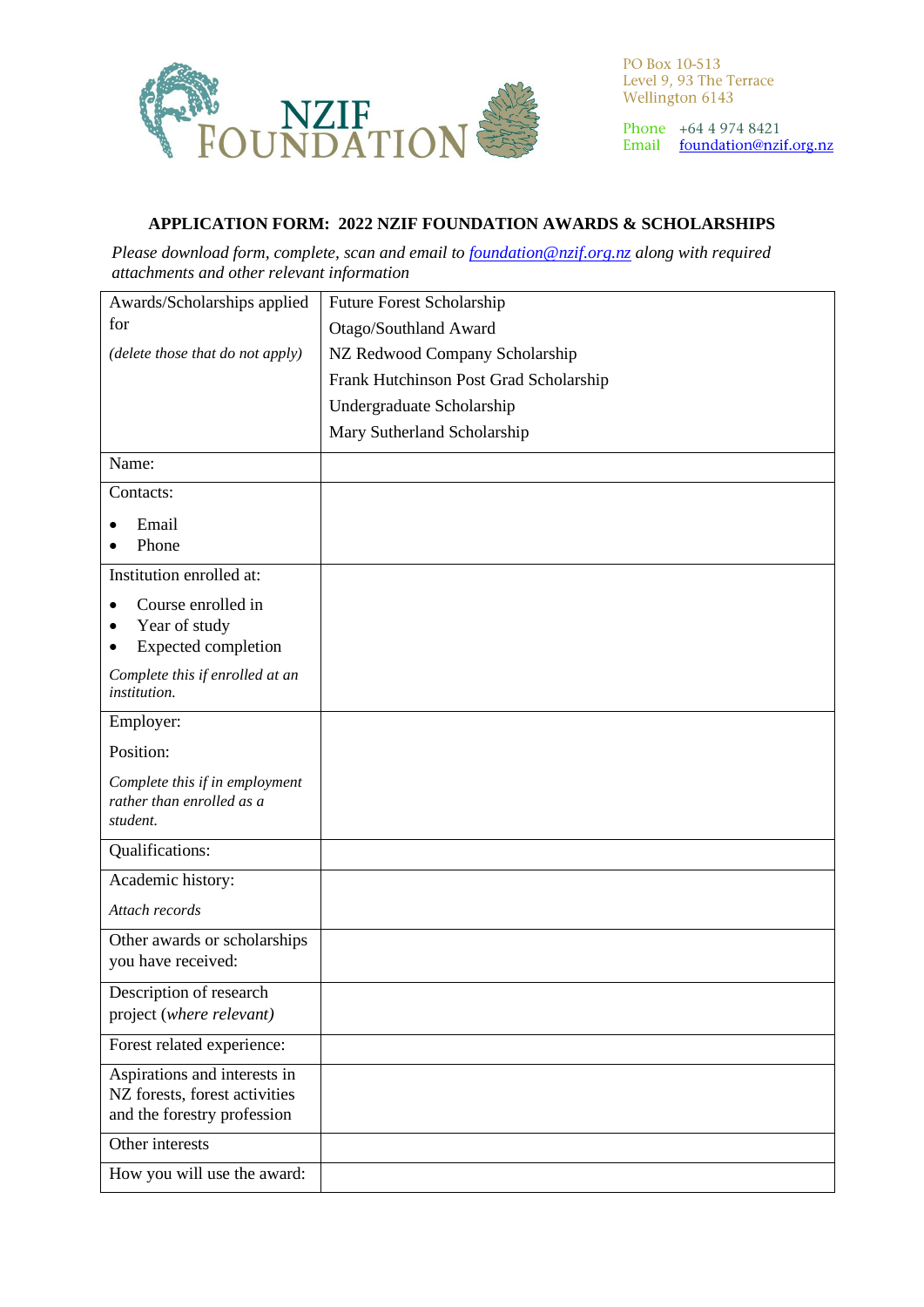| Why you should receive the<br>award                                                                |                                                                                                                                                                                                                                                                                                                                                                                                                                                                                                                                                          |
|----------------------------------------------------------------------------------------------------|----------------------------------------------------------------------------------------------------------------------------------------------------------------------------------------------------------------------------------------------------------------------------------------------------------------------------------------------------------------------------------------------------------------------------------------------------------------------------------------------------------------------------------------------------------|
| Referees                                                                                           | The Redwood Company, Frank Hutchinson, Undergraduate and Mary<br>Sutherland scholarships require you to nominate two referees who can attest to<br>your achievements and characteristics. Your referees should be staff members<br>at the institution you are enrolled at, except for the Redwood Scholarship<br>where only one of the two must be a staff member, the other some other<br>appropriate person.<br>For the Otago/Southland award you require two referees.<br>For the Future Forest Scholarship, you need three referees, at least one of |
| Referee 1                                                                                          | whom must be familiar with your research field.                                                                                                                                                                                                                                                                                                                                                                                                                                                                                                          |
| Name<br>Position<br>Contacts<br>Email<br>Phone<br>Relationship to you and<br>your study or project |                                                                                                                                                                                                                                                                                                                                                                                                                                                                                                                                                          |
| Referee 2                                                                                          |                                                                                                                                                                                                                                                                                                                                                                                                                                                                                                                                                          |
| Name<br>Position<br>Contacts<br>Email<br>Phone<br>Relationship to you and<br>your study or project |                                                                                                                                                                                                                                                                                                                                                                                                                                                                                                                                                          |
| Referee 3                                                                                          |                                                                                                                                                                                                                                                                                                                                                                                                                                                                                                                                                          |
| Name<br>Position<br>Contacts<br>Email<br>Phone<br>Relationship to you and<br>your study or project |                                                                                                                                                                                                                                                                                                                                                                                                                                                                                                                                                          |
|                                                                                                    |                                                                                                                                                                                                                                                                                                                                                                                                                                                                                                                                                          |
| Further information required as attachments:                                                       |                                                                                                                                                                                                                                                                                                                                                                                                                                                                                                                                                          |
| All awards                                                                                         | <b>CV</b><br>$\bullet$<br>Academic record<br>Any other information you consider relevant to your application                                                                                                                                                                                                                                                                                                                                                                                                                                             |
| Otago/Southland award                                                                              | Description of project<br>$\bullet$<br>Start and expected end dates<br>٠<br>How the project is relevant to forests in Otago-Southland region<br>Collaborators for your research                                                                                                                                                                                                                                                                                                                                                                          |
| Future Forest award                                                                                | Full description of project<br>$\bullet$                                                                                                                                                                                                                                                                                                                                                                                                                                                                                                                 |